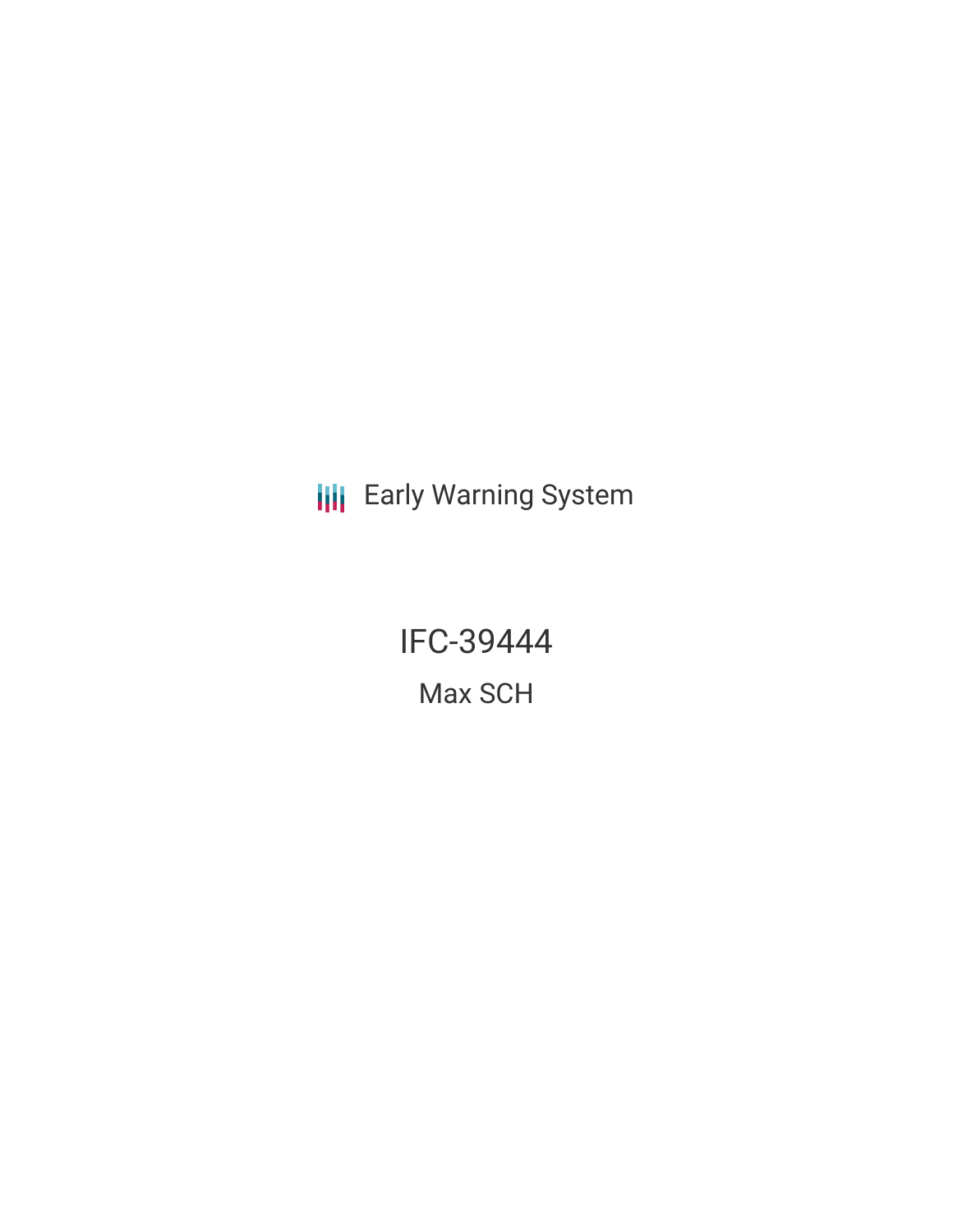# **Quick Facts**

| <b>Countries</b>               | India                                   |
|--------------------------------|-----------------------------------------|
| <b>Specific Location</b>       | Delhi                                   |
| <b>Financial Institutions</b>  | International Finance Corporation (IFC) |
| <b>Status</b>                  | Proposed                                |
| <b>Bank Risk Rating</b>        | B                                       |
| <b>Voting Date</b>             | 2017-06-22                              |
| <b>Borrower</b>                | <b>MAX HEALTHCARE INSTITUTE LIMITED</b> |
| <b>Sectors</b>                 | Construction, Education and Health      |
| <b>Investment Type(s)</b>      | Loan                                    |
| <b>Investment Amount (USD)</b> | \$75.00 million                         |
| <b>Project Cost (USD)</b>      | \$325.00 million                        |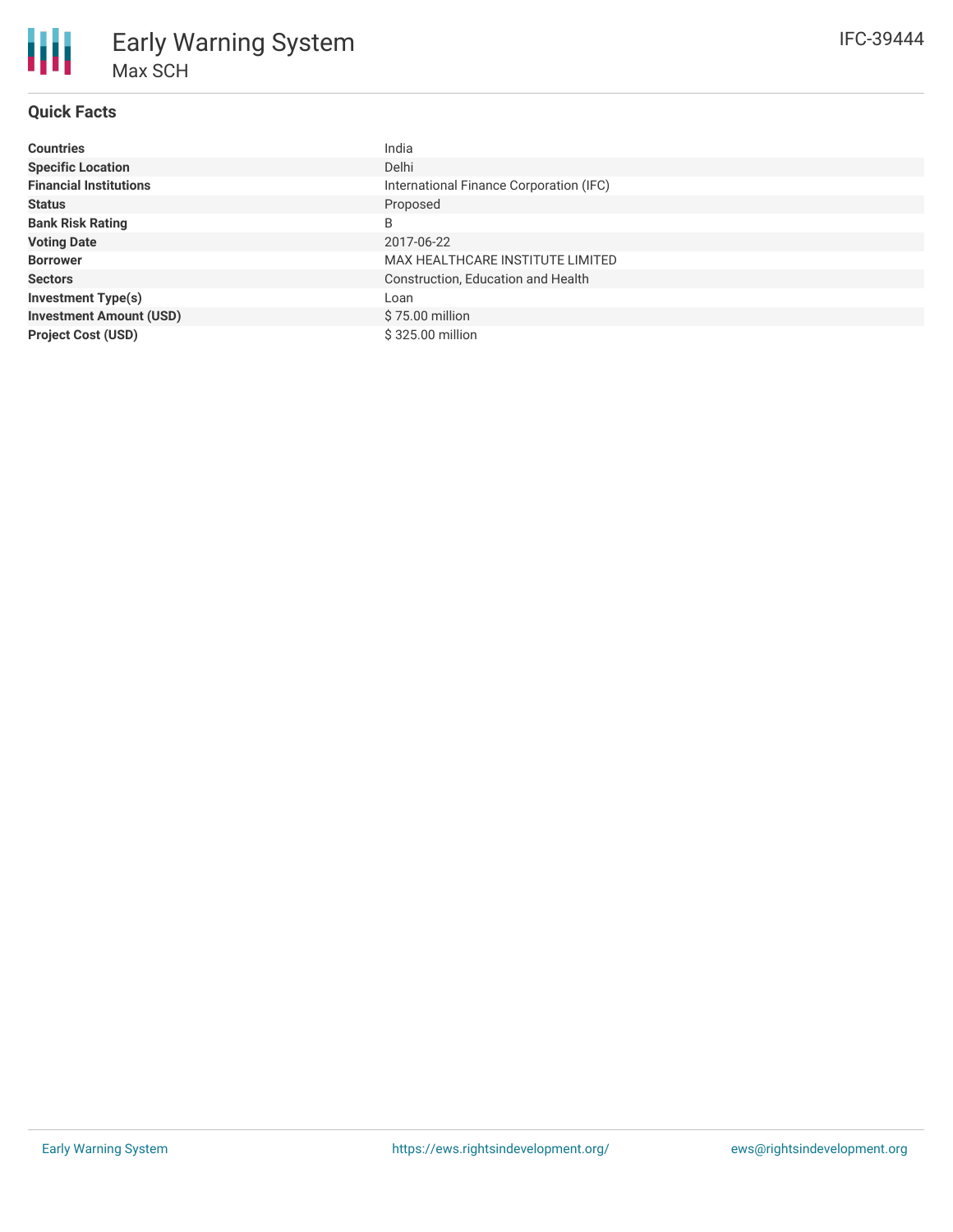

### **Project Description**

This project funds the purchase of 49% of the Saket City Hospital Private Limited and general capital expansion of Max Healthcare Institute Limited. Affiliated with these medical companies are Max Smart Super Specialty Hospital and Gujarmal Modi Hospital and Research Centre for Medical Sciences. The locations of these companies are very close to each other and the Unit of Devki Devi Foundation and Max Healthcare Institute Limited plan to create a complex across that connects the hospitals with seven specialty centers.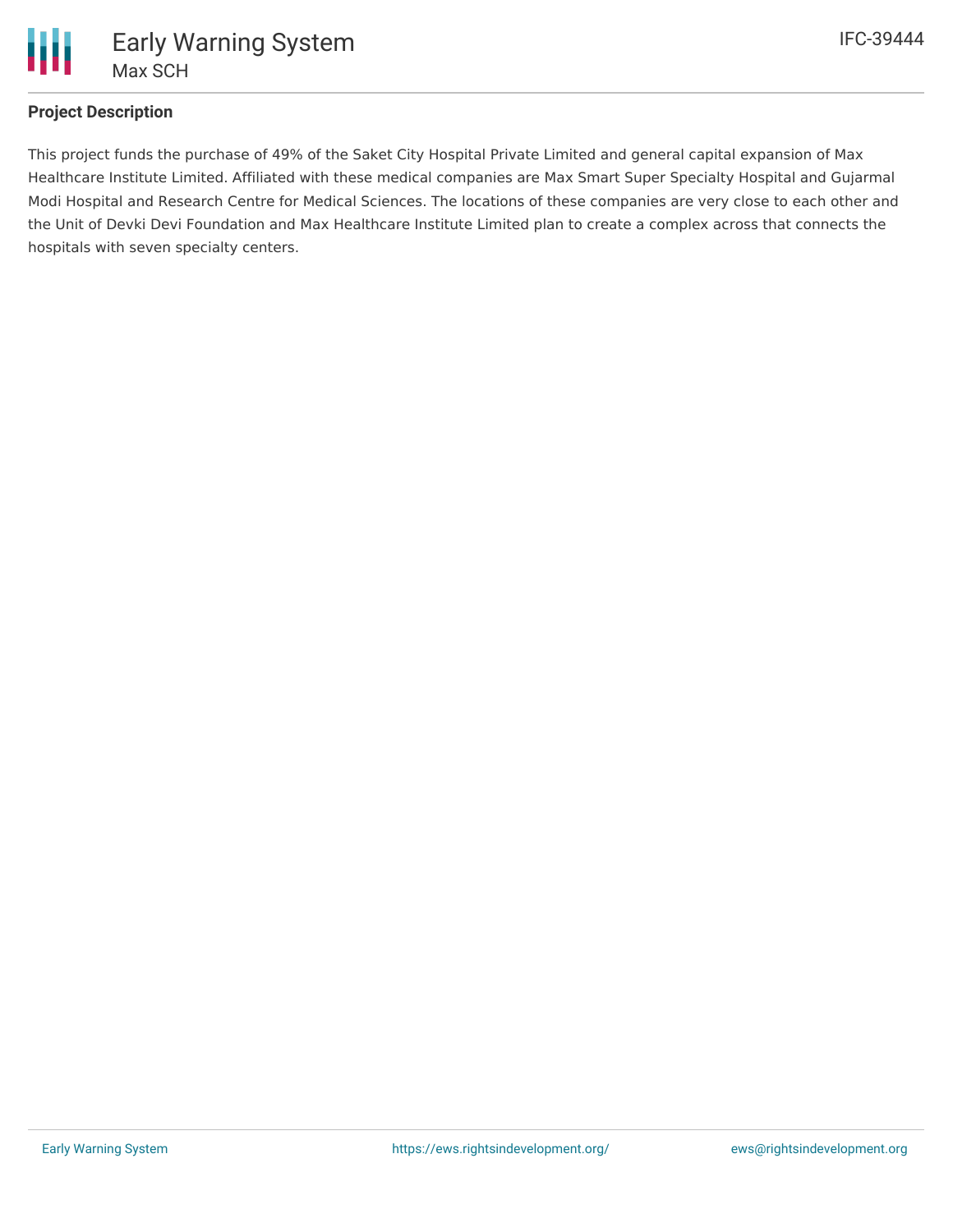#### **People Affected By This Project**

1. Enhanced reach: MHIL, with 2,300 doctors in 14 hospitals across the country, is a critical part of the Indian healthcare infrastructure and establishment. The project will strengthen this institution in its patient outreach, particularly those in underserved markets in the Low Income States and northeastern states (presently about 25% of its in-patients and 28% out-patients are from these areas). As these hospitals expand and add beds and OPD services, there will be a proportionate increase in the free services available to Economically Weaker Section patients.

2. Raising the quality of healthcare nationwide: The proposed project will establish national centers of excellence to include a focus on neuro-sciences, transplants, oncology and cardiology, which are specialties where the standard and provision is not uniform across the country. Investments in critical healthcare infrastructure such as institutions like MHIL is necessary to ensure the population is adequately served.

3. Collaboration with the Government to provide quality healthcare: MHIL is already successfully running two tertiary care centers in Punjab, North India and also contemplating on opportunities to work with the Government to develop appropriate model under which a Government hospital can use MHIL's diagnostic facilities in the lean periods at pre-contracted rates and thus clear their backlogs which will help increase in patient outreach across all segments of the society including those of lower income group.

4. Skill development: As MHIL expands employment of more doctors and nurses would result in skill-training and addition to trained healthcare manpower in the country. MHIL has initiated a dialogue with several establishments to collaborate on training programs for medical administrators, nursing leaders and critical care nursing professionals.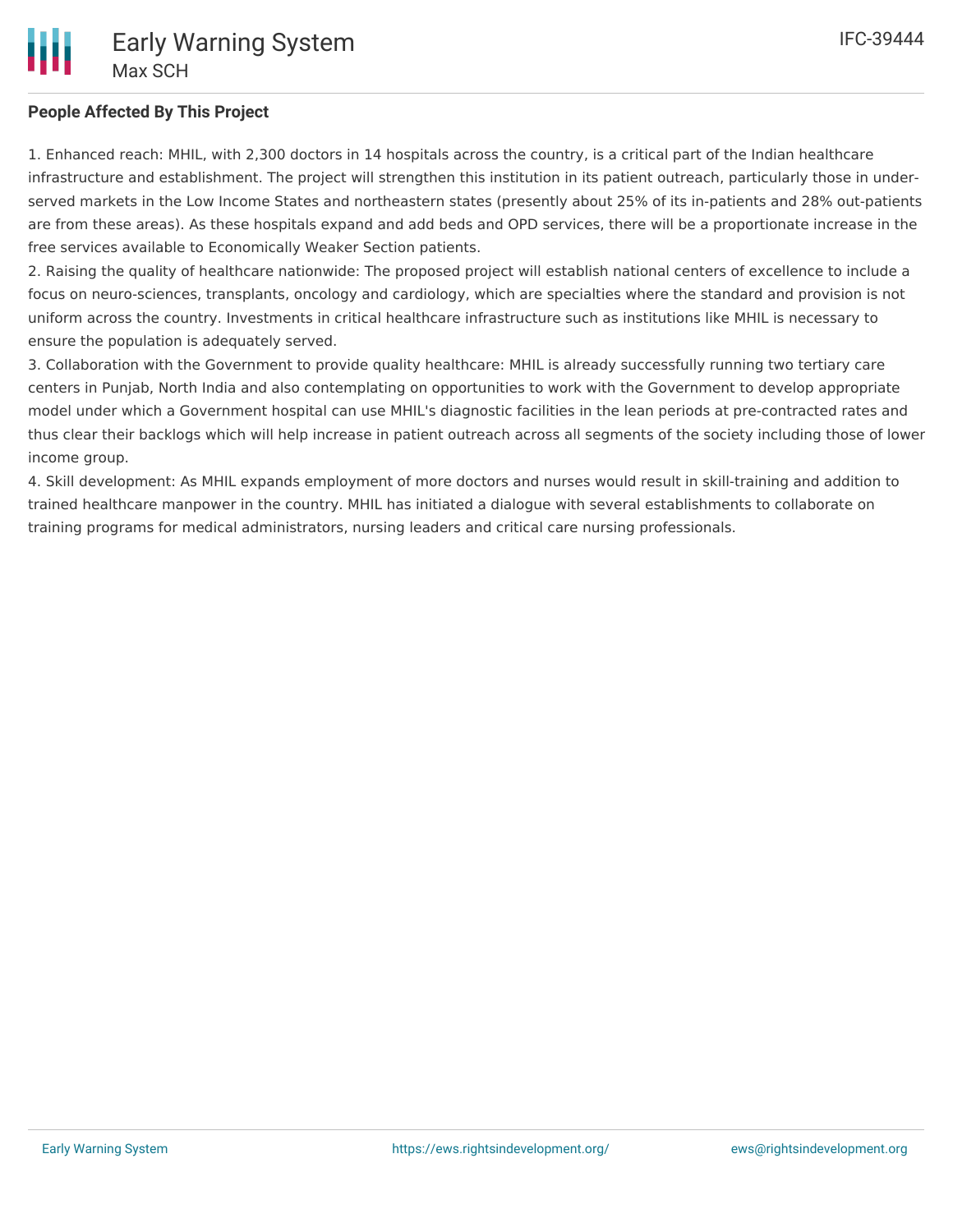#### **Investment Description**

• International Finance Corporation (IFC)

MHIL is a joint venture between Max India Limited (MIL) and Life Healthcare (LH), each party holding 45.95% in the Company. MIL is the listed entity for healthcare assets of the Max group and includes MHIL, Max Bupa (Health Insurance) and Antara (senior living). IFC holds a 3.1% stake in MIL and 7.5% stake in MHIL.

The total Project cost is approximately US\$ 325 million. The proposed IFC investment comprises subscription of up to INR 4875 million (US\$75 million in Indian rupee equivalent terms) in secured Non-Convertible Debentures (NCDs) of MHIL.